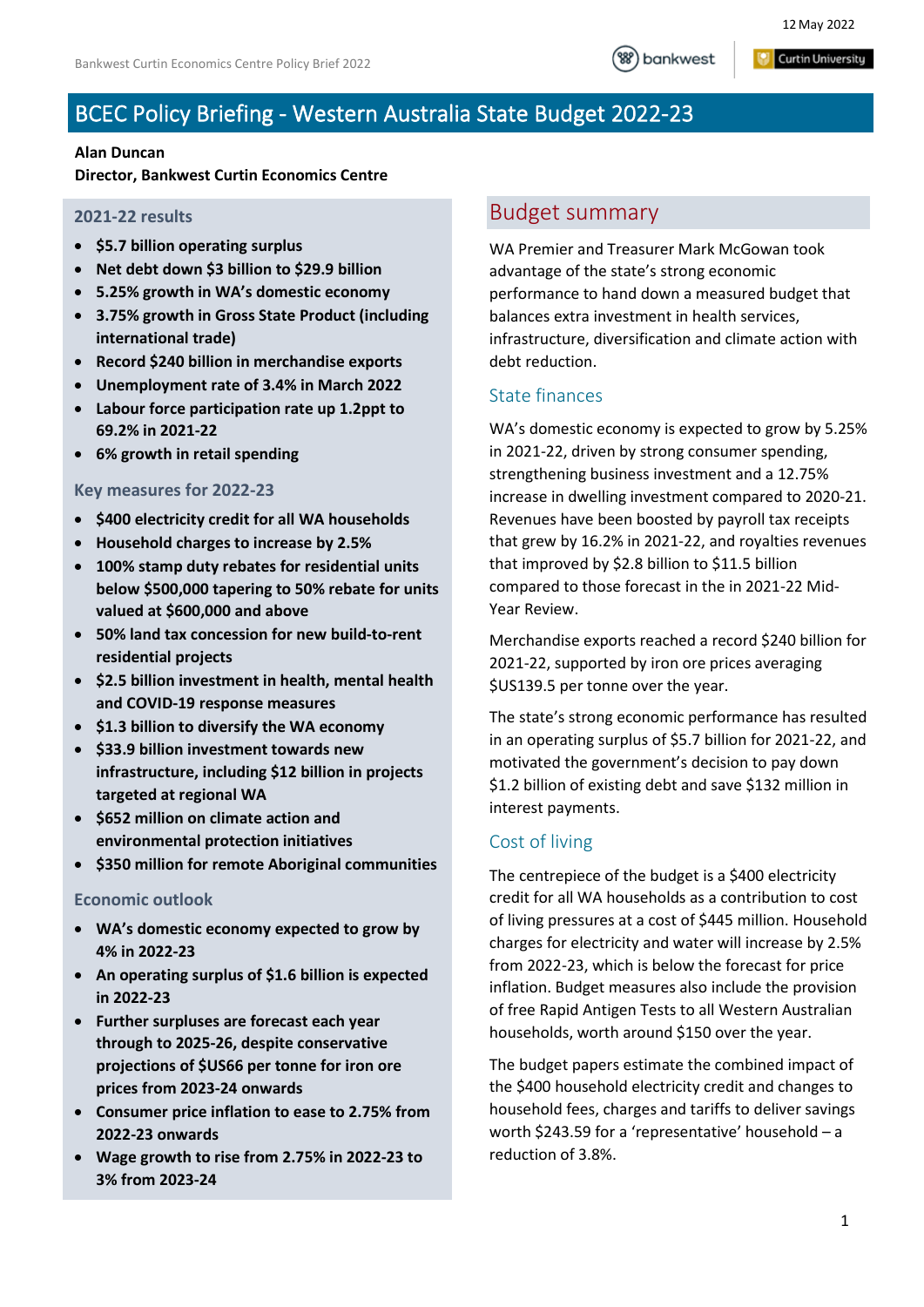### Housing

Measures to support increased housing supply include a 100% stamp duty rebate for off-the-plan apartments and multi-residential units below \$500,000 from June 2022, tapering to the current 50% stamp duty rebate for units valued at \$600,000 or more. There is also a 50% land duty concession for build-to-rent developments from 2023. Keystart income eligibility will be extended by 50% to \$105,000 for single people and \$150,000 for couples.

Financial incentives have been introduced to encourage the development of social and community housing in high density areas. To access these high density bonuses, developers must reserve at least 5% of new units for social housing.

## Community support

A total of \$450 million in funding has been committed to community services and initiatives. These include funding of \$160 million towards community service providers and the not-for-profit sector, \$95.7 million in additional funding to support people with disabilities and \$34.4 million for family and domestic violence prevention and support measures. The budget also provides an extra \$114 million to support the state's child protection services, including \$13.2 million over four years to implement recommendations from the Royal Commission into Institutional Responses to Child Sexual Abuse.

## Health and mental health services

An extra \$2.5 billion in funding has been announced for WA's health and mental health services over the four years to 2025-26. This includes \$995 million in new spending for COVID-19 response initiatives between 2021-22 and 2022-23, and \$252 million towards an Emergency Department Reform Package.

New investment worth \$223 million has been provided to support new and improved health infrastructure, with mental health services receiving \$181 million in extra funding.

## Economic diversification

Economic diversification initiatives worth \$1.3 billion include nearly \$70 million in tourism, \$41.2 million for international education, an extra \$80 million for the Investment Attraction Fund to support proposals that



**Curtin University** 

develop new and emerging industries, and an extra \$50 million for the Industrial Land Development Fund.

The agriculture sector will be supported through a \$25 million investment to establish the WA Agriculture Collaboration. This initiative will support partnerships between CSIRO, universities, and sector businesses in the development of new technologies and processes. Other investments will support the development of a new LNG decommissioning industry, and defence and space sector expansions.

## Infrastructure investment

The budget commits a total of \$33.9 billion over the next four years towards new infrastructure investment. This includes \$9 billion for road infrastructure, \$6 billion for METRONET over the next four years and \$400 million towards a Digital Capability Fund to support the development of enhanced digital services across government.

A third of the 2022-23 infrastructure investment budget goes towards projects in regional areas, including \$5.6 billion for regional road developments and upgrades, additional investment in ports including a major upgrade to the Port of Geraldton worth \$332 million and \$15 million towards the expansion of the port at Port Hedland. Port Hedland also benefits from \$78 million investment to develop cargo facilities and a logistics hub at Lumsden Point.

## Support for Aboriginal communities

Remote Aboriginal communities have been provided with \$350 million in funding for new and refurbished housing, and improved electricity and water services. The budget also includes \$19.7 million to develop a short-stay accommodation facility for Aboriginal people in Perth, \$16.6 million to fund early intervention services for Aboriginal people in regional areas, and \$15 million for residential facilities that provide an alternative to detention.

## Action on climate change

Additional investment worth \$652 million has been directed towards a series of measures that address climate change and environmental protection. These include an extra \$500 million for the Climate Action Fund, and \$30 million towards the Just Transition Plan to support businesses to transition away from logging in the state's native forests by 2024.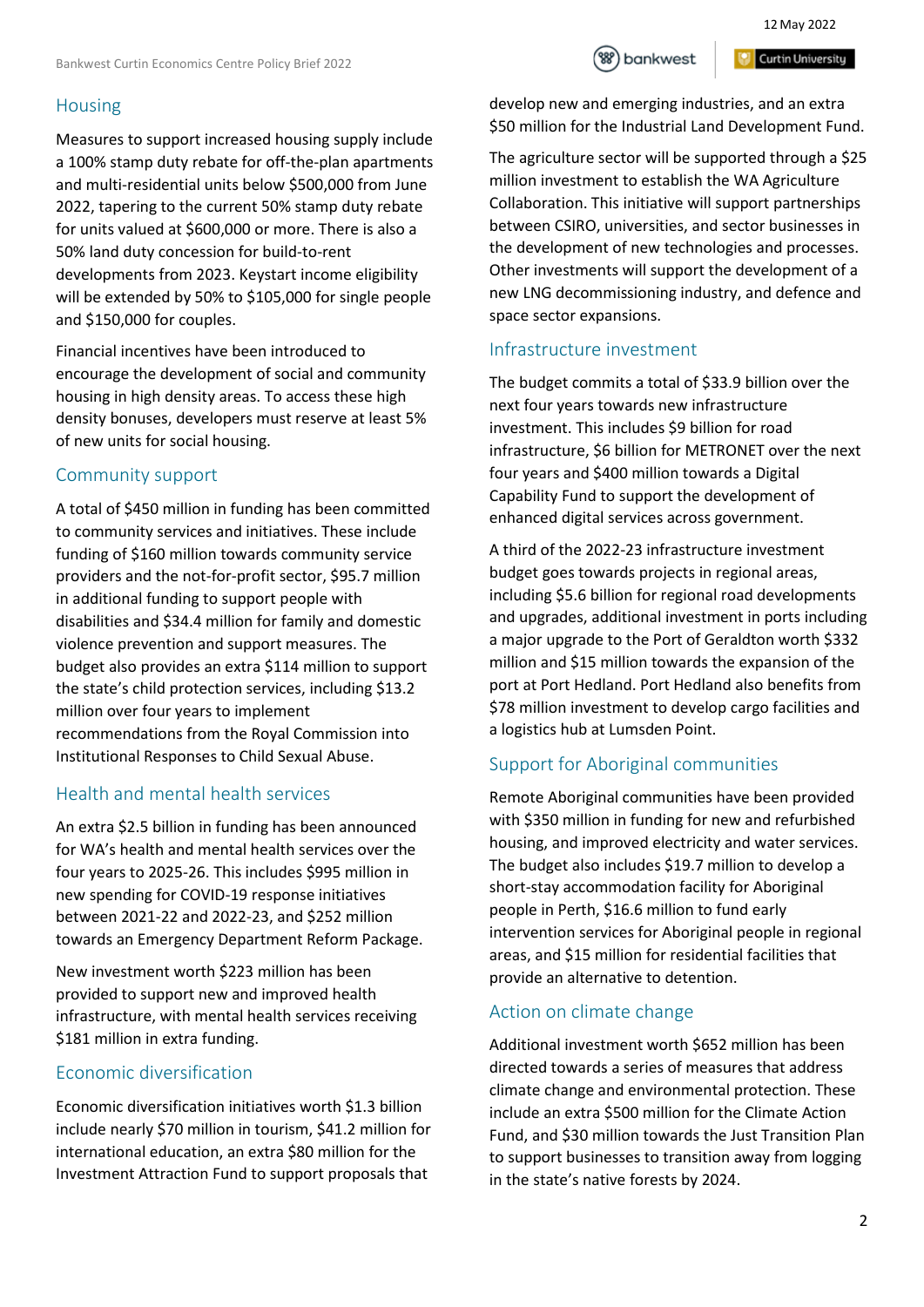The budget includes a provision of nearly \$60 million to increase the use of zero emission vehicles, including \$36.5 million to fund 10,000 rebates of \$3,500 on purchases of battery electric and hydrogenpowered vehicles. Rottnest Island will benefit from investment of \$65 million to support a transition to 75% renewable energy and improvements to the island's water assets.

## Budget reflections

- **C** Impressive state finances
- **C** Strong economic growth
- **C** Conservative revenue assumptions
- $\bullet$  Hits the right balance between new spending **measures and debt reduction**
- **Responses to cost of living pressures**
- **Health and community focus**
- $\bullet$  Investment in diversification
- $R$  Regional infrastructure spending
- **Responses to skills shortages**
- **Absence of a gender lens**
- **Short-term protections against rising rents and lack of affordable rental properties**
- **Future projections for CPI and wages**
- *<b>* Implementation of infrastructure commitments

### Measured budget that strikes a good balance between spending and debt repayment

WA Premier Mark McGowan delivered a budget that struck the right balance between new spending commitments and debt recovery. WA's strong economic performance and healthy financial position has provided opportunities for a raft of targeted budget measures, but with space left to pay down \$1.2 billion in existing debt. This reduces the state's exposure to rising costs of debt, builds confidence and raises the hope that WA's credit rating will improve further and lead to lower costs of borrowing.

#### Diversification agenda is taking shape

The budget puts some flesh on the bones of WA's diversification strategy, with \$1.3 billion invested in new initiatives in tourism, climate change, defence, space, agriculture technologies and international education. Diversification is also supported by new road, rail, and transport infrastructure investment and



**Curtin University** 

an extra \$80 million towards the Investment Attraction Fund.

Overall, the measures in this year's budget have provided greater clarity to the state's diversification strategy, which is welcome.

### Cost of living support relieves some financial pressures, but not for everyone…

The \$400 electricity credit combined with increases to household fees and charges that have been kept below inflation will provide some relief to WA families. The budget estimates that these combine to reduce the costs of household fees, charges and tariffs for a 'representative household' by 3.8%.

These savings will certainly offer some relief from cost of living pressures, but the projections are only designed with household fees and charges in mind. However, they won't offset the financial pressures for many Western Australian families in other areas of spending from increases in grocery prices, rising fuel costs, and especially the acceleration of rental costs.

#### Absence of a gender lens on budget measures

The budget includes important commitments that address women's health and safety through extra funding for family and domestic violence initiatives, respect and safety in the mining sector, obstetric care for Aboriginal women, planning towards the new Women and Babies Hospital, and support for the Rural, Regional and Remote Network program for women in regional WA.

But there is no reference to the gendered impacts of cost of living measures, nor any statements in the WA Jobs Plan on how jobs growth to date, or projections for future employment growth, break down between women and men.

The WA Budget Paper Number 3 references the word 'women' 17 times, on measures relating to health, children, family and domestic violence, safety at work and regional women's networks.

Yet improving women's economic opportunities in WA, and promoting equality of access to careers across all of the state's industry sectors, speaks directly to strategies for diversification, education and training, innovation and future skills.